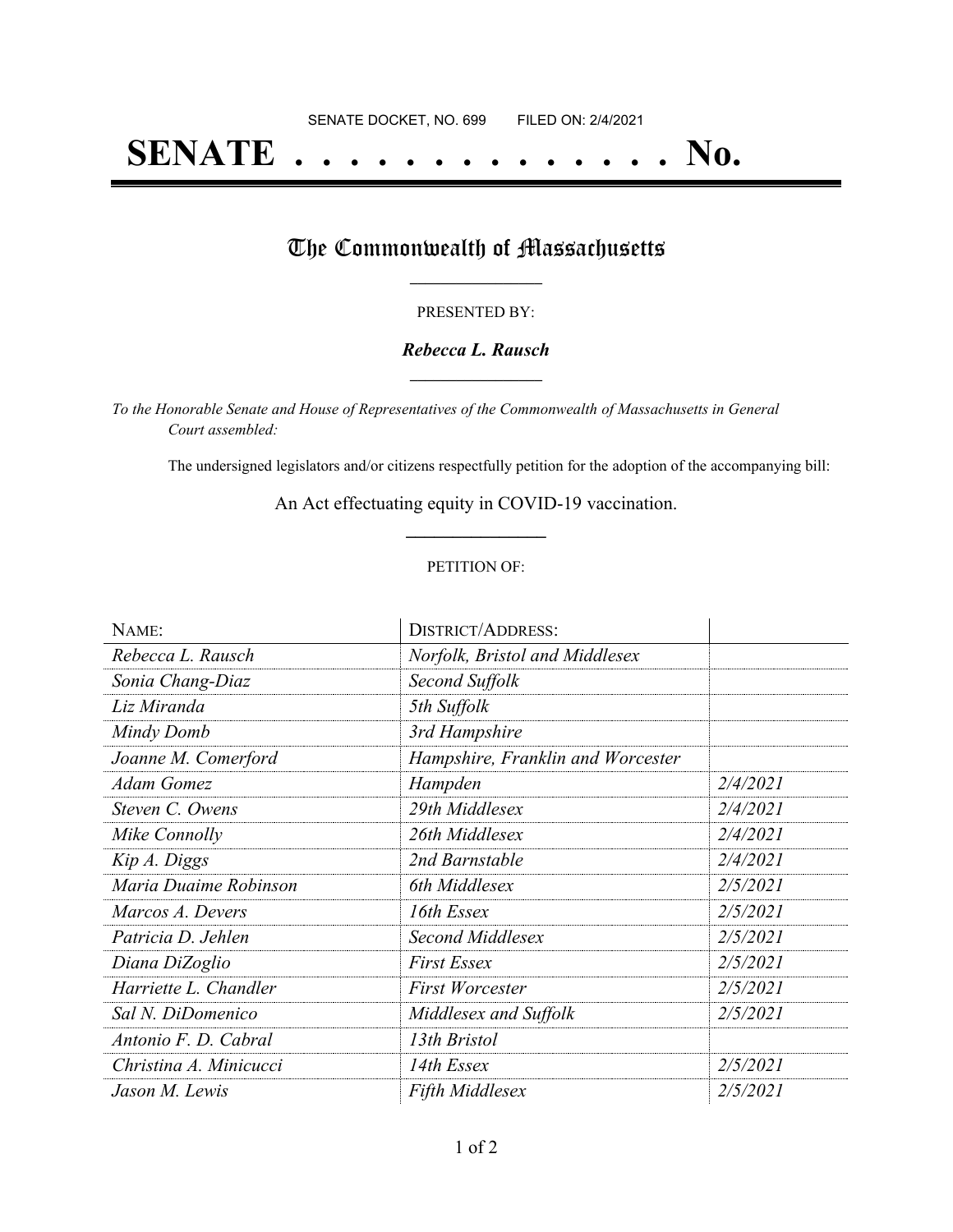| Julian Cyr                  | Cape and Islands               | 2/5/2021 |
|-----------------------------|--------------------------------|----------|
| Carol A. Doherty            | 3rd Bristol                    | 2/5/2021 |
| Jack Patrick Lewis          | 7th Middlesex                  | 2/6/2021 |
| John Cronin                 | <i>Worcester and Middlesex</i> | 2/8/2021 |
| David Henry Argosky LeBoeuf | 17th Worcester                 | 2/8/2021 |
| Kay Khan                    | 11th Middlesex                 | 2/8/2021 |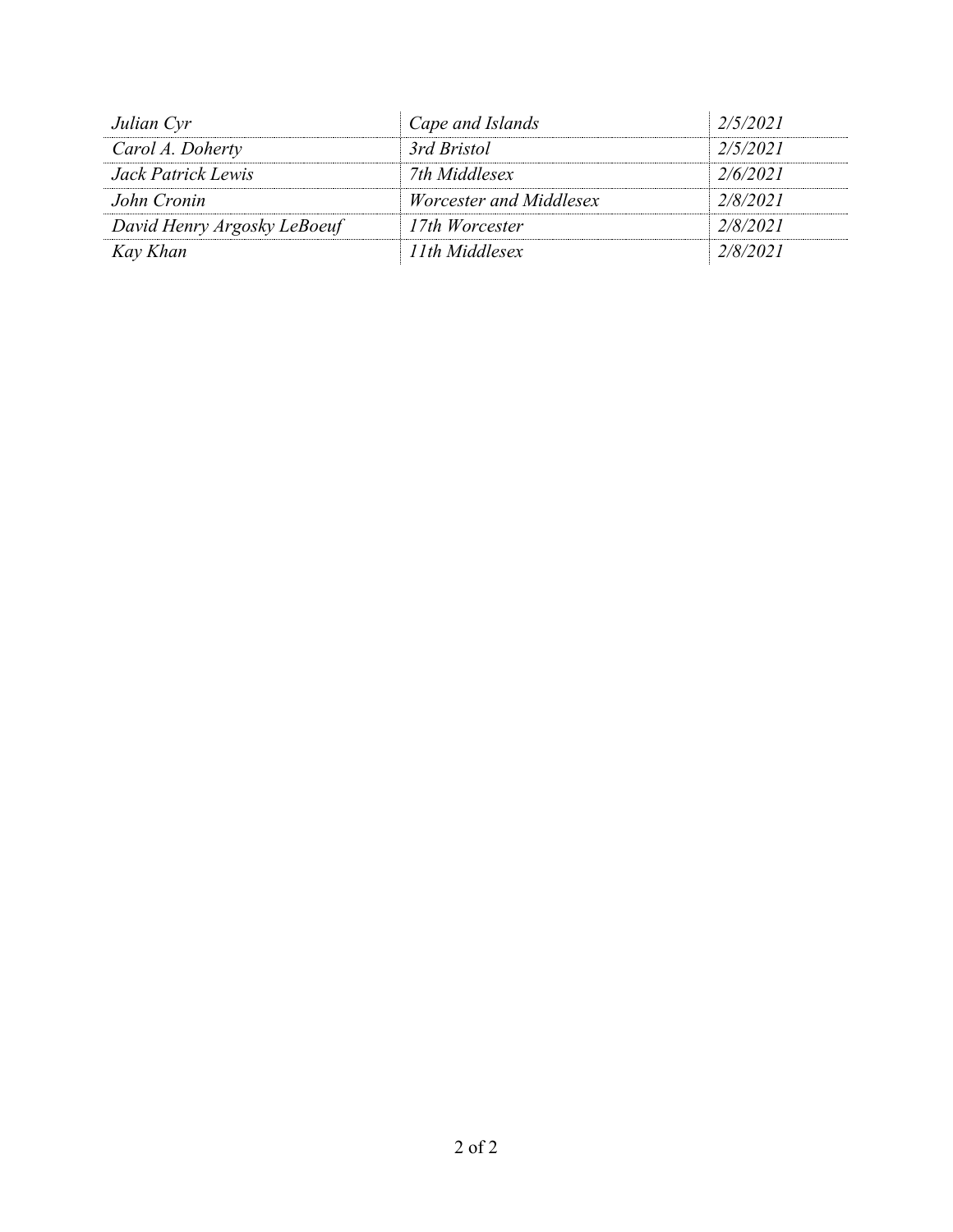## **SENATE . . . . . . . . . . . . . . No.**

[Pin Slip]

### The Commonwealth of Massachusetts

**In the One Hundred and Ninety-Second General Court (2021-2022) \_\_\_\_\_\_\_\_\_\_\_\_\_\_\_**

**\_\_\_\_\_\_\_\_\_\_\_\_\_\_\_**

An Act effectuating equity in COVID-19 vaccination.

*Whereas,* The deferred operation of this act would tend to defeat its purpose, which is to effectuate equity in COVID-19 vaccination, therefore it is hereby declared to be an emergency law, necessary for the immediate preservation of the public safety and health.

Be it enacted by the Senate and House of Representatives in General Court assembled, and by the authority *of the same, as follows:*

 SECTION 1. The governor shall immediately appoint or designate a director of COVID-2 19 vaccination equity and outreach who shall be a new member of leadership within the executive office of health and human services in its functionality as the COVID-19 command center, who shall report directly to the secretary of the executive office of health and human services, and whose sole and full-time responsibility shall be to plan and implement actions to overcome disparities in COVID-19 vaccination rates rooted in historic and current racism; biases based on ethnicity, income, primary language, immigration status, or disability; geography; or transportation access, language access, or internet access. The director's responsibilities shall include without limitation implementing the provisions of this act. The director shall have significant expertise in public health and experience with a successful mass vaccination campaign, a statewide campaign in the commonwealth, or extensive existing connections with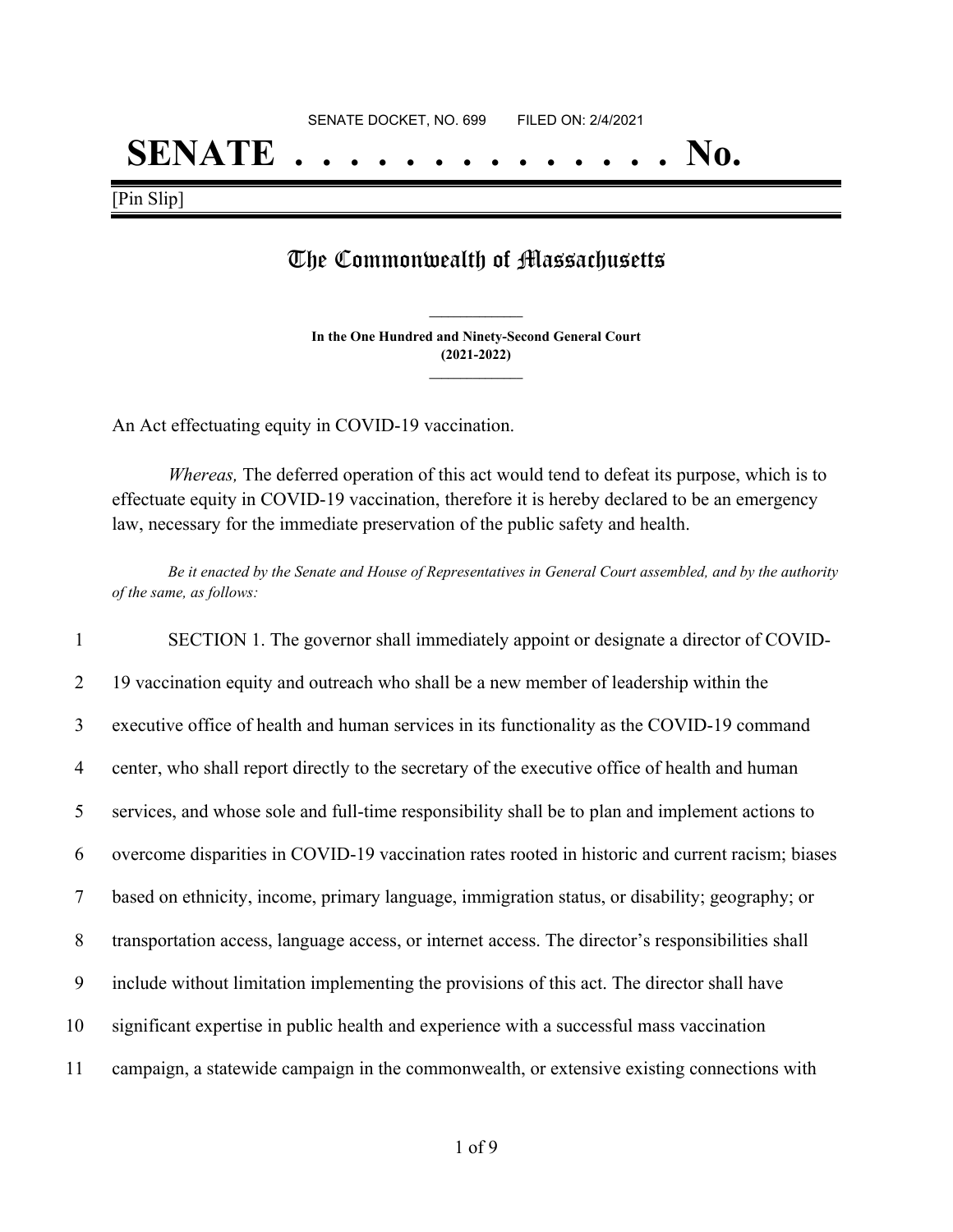multiple socially and economically disadvantaged communities across the commonwealth. The director shall be made known to the full membership of the general court and the public no later than the hour of 5 o'clock in the afternoon on Friday, February 12, 2021.

 SECTION 2. (a) The director shall immediately establish partnerships, contracts, or memoranda of understanding, as applicable, with trusted community-based organizations, local public health departments or boards of health, community-rooted faith-based organizations, and locally-based health care providers, including without limitation community health centers and primary care physicians, to directly deliver medically and scientifically accurate, culturally competent, and linguistically diverse information about the safety and efficacy of vaccination, including particularly the COVID-19 vaccine, and the pathways to receiving a COVID-19 vaccine to residents of demographic communities disproportionately and negatively impacted by the COVID-19 pandemic. Directly delivered information shall also include transmission prevention measures, including but not limited to ventilation, mask-wearing, and physical distancing. Direct delivery may include phone calls, text messages, physically distanced door-to- door and street canvassing, and digital event-based communication involving live and interactive messengers. Television, radio, newspaper, and other mass media campaigns shall not constitute direct delivery of information for purposes of this section. The provisions of this paragraph shall not in any way interfere with, alleviate, strike, subordinate, supersede, or remove the vaccination education and outreach requirements established in line item 4512-2021 of Chapter 227 of the Acts of 2020.

 (b) The director shall undertake similar direct delivery methods and community partnerships to: (i) assist residents of communities described in paragraph (a) in completing self-attestation forms and otherwise preparing for vaccination appointments; and (ii) support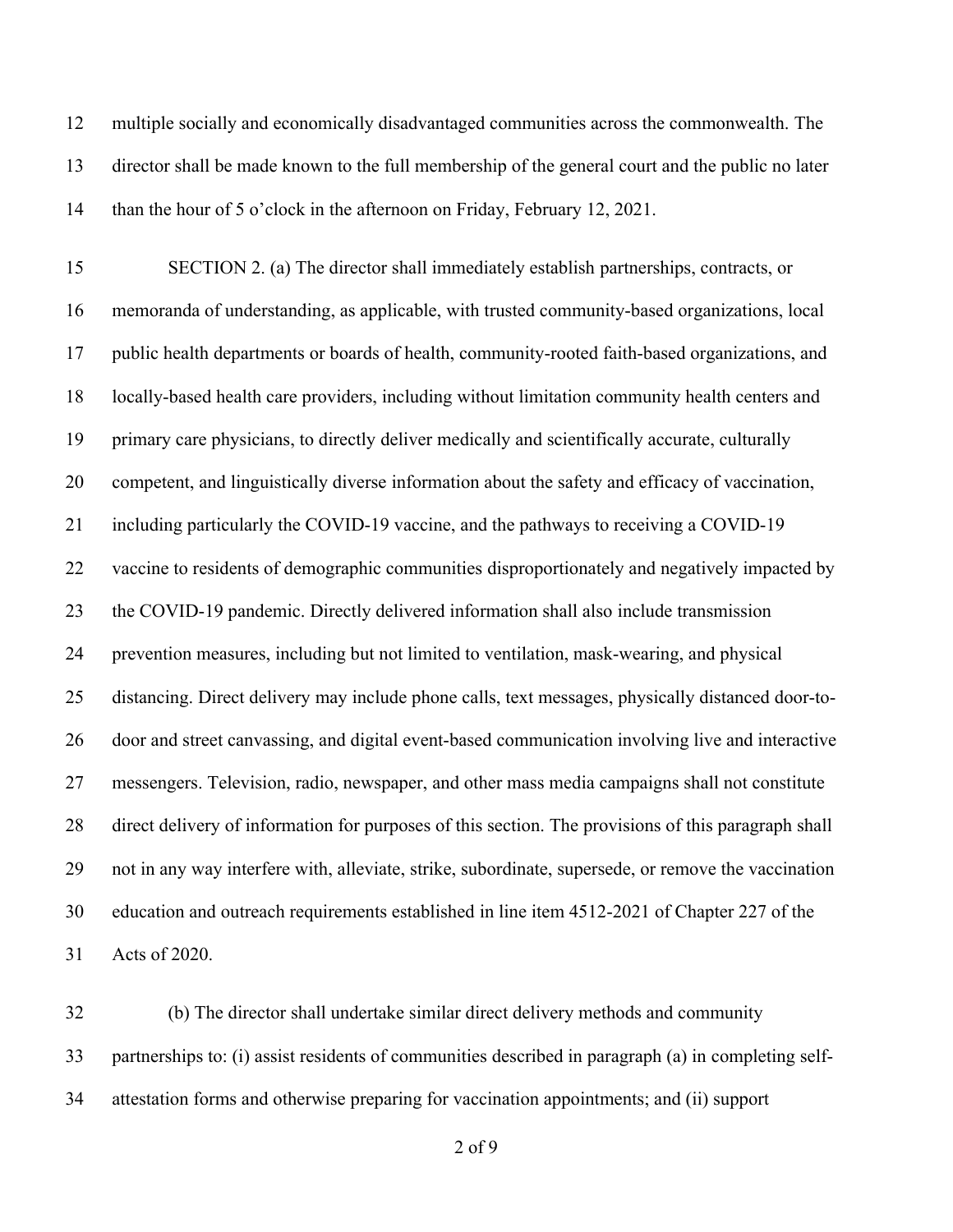transportation-limited residents of communities described in paragraph (a) in getting to vaccination appointments or arranging for vaccinators to otherwise reach said residents.

 (c) The director shall expand upon the vaccination education and outreach campaign required by line item 4512-2021 of Chapter 227 of the Acts of 2020 in order to: (i) sustain and, as necessary, increase the penetration of mass media buys in target populations in demographic communities disproportionately and negatively impacted by COVID-19; (ii) communicate the safety, efficacy, science, and benefits of COVID-19 vaccines, as well as pathways to receiving a COVID-19 vaccine, in a manner that is culturally competent and utilizes diverse messengers trusted in target communities. This expansion may utilize, but shall not be limited to, the funds appropriated under said line item 4512-2021.

 (d) The vaccination education and outreach requirements set forth in this section and established in line item 4512-2021 of Chapter 227 of the Acts of 2020 shall be maintained until parity is achieved and sustained between vaccination rates in communities disproportionately and negatively impacted by COVID-19 and the statewide average vaccination rate, or the termination of the COVID-19 public health state of emergency, whichever is sooner.

 SECTION 3. (a) Notwithstanding any general or special law to the contrary, the department of public health shall immediately deploy, in partnership with local or regional public health officials and experts whenever practicable, no fewer than 30 vans, buses, or other vehicles as vaccination vehicles to municipalities designated in this section for a minimum of 40 hours per week per vehicle, including some early morning, late evening, and weekend hours, for the sole and express purpose of vaccinating residents of those municipalities. The department shall make reasonable efforts to utilize zero-emissions vehicles to satisfy the requirements of this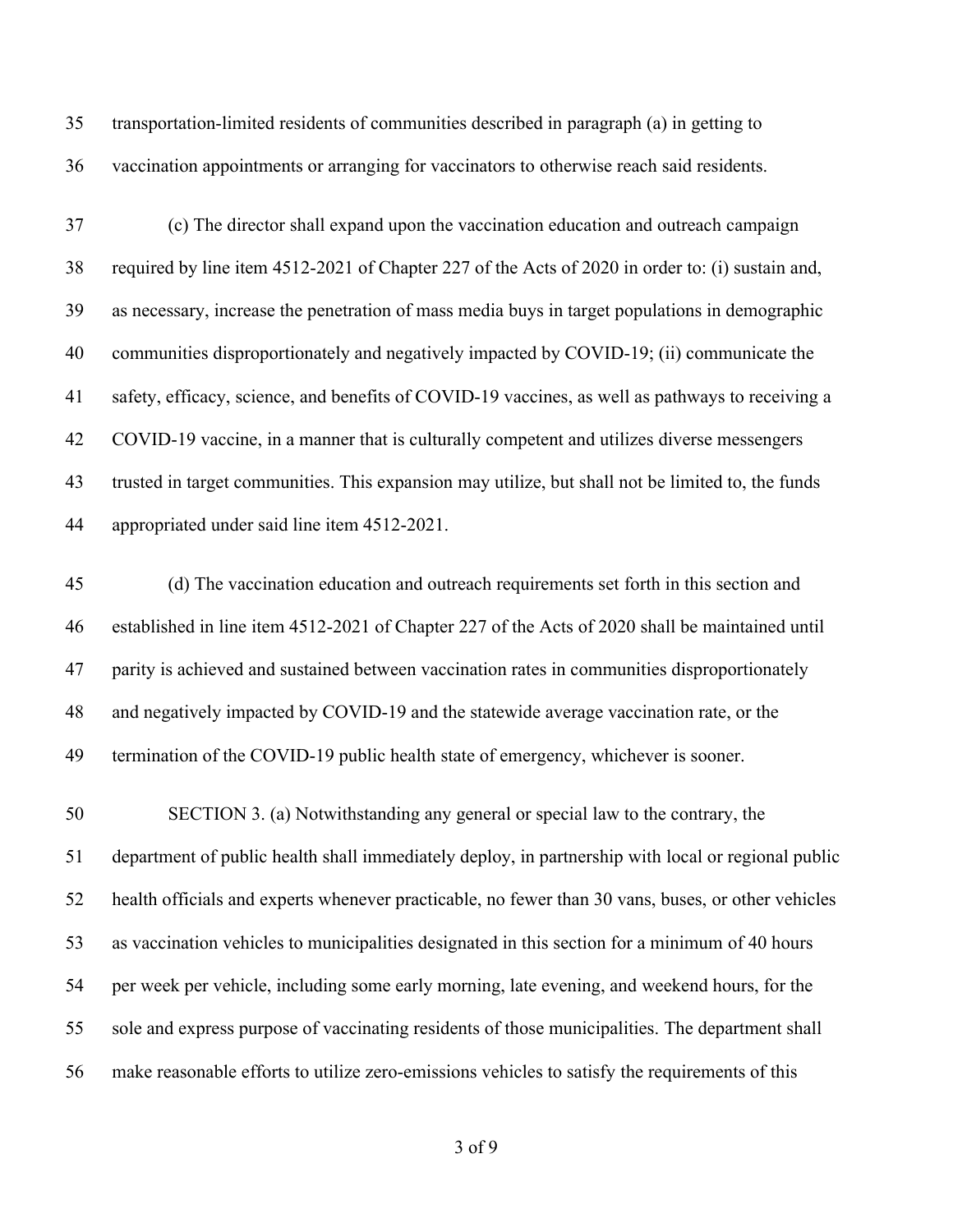section. The vaccination vehicles shall be deployed as follows: (i) 1 to the communities in the Cape and Islands region with the highest percent positivity rate in the region in the prior two weeks; (ii) 1 to the communities in the MetroWest/495 region with the highest percent positivity rate in the region in the prior two weeks; (iii) 2 to the communities in southeastern Massachusetts with the highest percent positivity rate in the region in the prior two weeks; (iv) 2 to the communities in the Merrimack Valley with the highest percent positivity rate in the region in the prior two weeks; (v) 2 to the communities in western Massachusetts with the highest percent positivity rate in the region in the prior two weeks; (vi) 2 to the communities in central Massachusetts with the highest percent positivity rate in the region in the prior two weeks; (iv) 3 to the neighborhoods in the city of Boston experiencing the highest percent positivity rates in the prior 2 weeks; and (viii) the remainder to other high-test, highest-contagion communities throughout the commonwealth, provided, however, that the director may deviate from the high- test, high-contagion requirement set forth in this element (viii) only if a strong health equity rationale exists for so deviating and only upon publication of said rationale. For purposes of this Act, the term "high-test, highest-contagion municipality" shall mean a municipality with one of the highest percent positivity rates among the 30 municipalities with the highest test counts in the commonwealth in the prior two weeks.

 (b) Residents of the areas designated to be served by the vaccination vehicle program described in paragraph (a) of this section shall be eligible for vaccination via said program consistent with approvals by the federal drug administration and regardless of phase designations in the commonwealth's vaccine distribution plan. Residency may be established by self-attestation.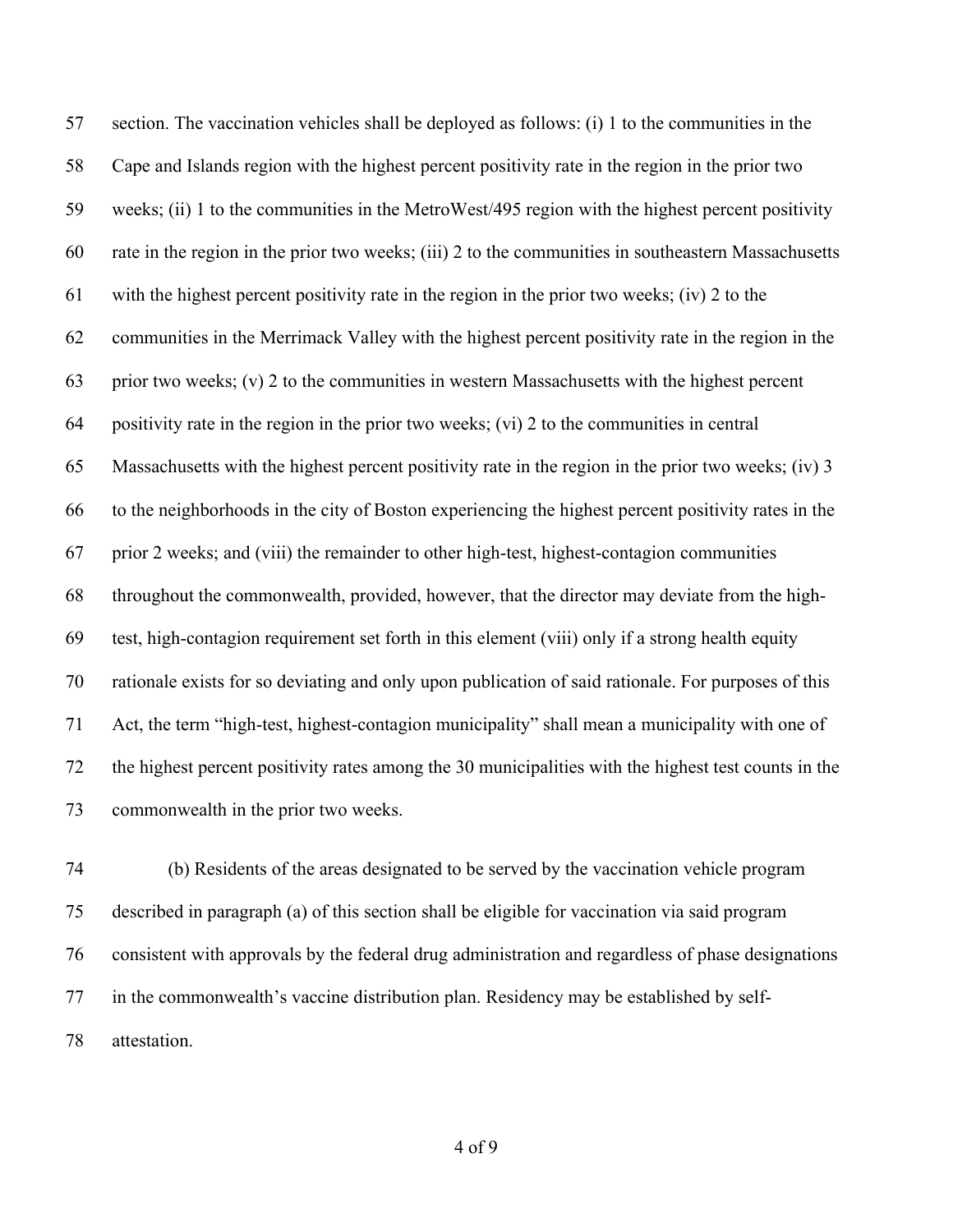(c) Each vaccination vehicle shall be staffed with at least the following individuals: a medical provider who, acting within the scope of their license, may administer vaccines and deliver basic life support, a medical assistant, a patient services coordinator, and two community health workers, at least one of whom shall have direct experience in the municipality to which the vehicle is deployed. A vaccination vehicle operating in a community that is home to limited English proficiency residents shall also include a language interpreter. All vaccination vehicles shall have telephonic access to language interpretation services. In the event multiple vehicles are deployed in an area designated in paragraph (a), the staff specified in this paragraph (c) may be assigned to any such vehicles, as appropriate.

 (d) The department shall partner with local public health departments, local boards of health, and locally-based health care providers to disseminate to target populations accurate, user-friendly, culturally competent, and linguistically diverse information about the vaccination vehicle program, including without limitation how residents can receive a vaccine via a vehicle in their community.

 (e) The vaccination vehicle program shall be maintained and operational until a sufficient percentage of the residents of the commonwealth are vaccinated in order to protect the population from the spread of COVID-19.

 SECTION 4. The department of public health shall immediately partner with local public health departments, local boards of health, locally-based health care providers, including without limitation community health centers and primary care physicians, and local independent pharmacies to distribute and administer COVID-19 vaccines.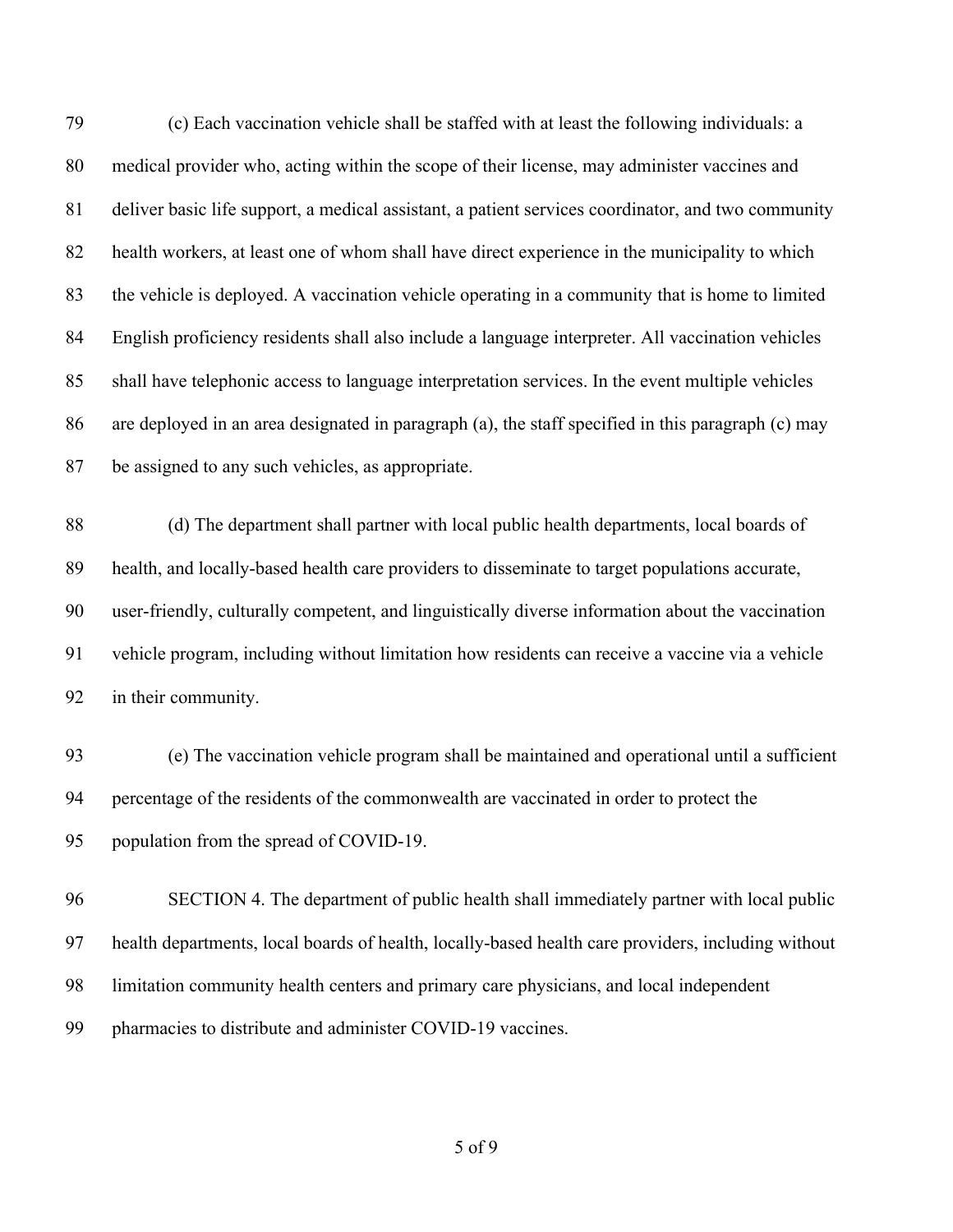| SECTION 5. For all COVID vaccinations requiring a second dose, all vaccination                      |
|-----------------------------------------------------------------------------------------------------|
| locations shall assist patients in scheduling a second vaccination appointment at the time of the   |
| first appointment. This assistance may be provided during the observation period following          |
| vaccination administration.                                                                         |
| SECTION 6. No later than February 12, 2021, the governor shall appoint an expert on                 |
| vaccine disinformation to the Vaccine Advisory Group.                                               |
| SECTION 7. (a) The department of public health shall immediately comply with all data               |
| collection and reporting provisions set forth in Chapter 93 of the Acts of 2020, including, but not |
| limited to, finalizing regulations on health care providers collecting COVID-19 data.               |
| (b) Further to the interim draft vaccination plan published by the department on its                |
| website in October of 2020 and submitted to and approved by the federal government, the             |
| department shall immediately publish on its website any updates to said plan and a detailed set of  |
| implementation protocols to overcome the vaccination disparities described in section 1 and         |
| ensure that 20 percent of the commonwealth's vaccine supply will be administered to residents       |
| of demographic communities with high social vulnerability and disproportionately and                |
| negatively impacted by COVID-19. The vaccination plan and implementation protocols shall be         |
| publicly updated within 24 hours of any subsequent modification or change thereto.                  |
| (c) To further effectuate transparency and equity regarding COVID vaccination, the                  |
| department shall: (i) no less than weekly on Wednesdays beginning on February 10, 2021,             |
| publish on its website the number of unused vaccine doses in the commonwealth, an explanation       |
| for why the doses remain unused, and its plan to redistribute the doses; (ii) no less than weekly   |
| on Wednesdays beginning on February 10, 2021, publish on its website the vaccine doses              |
|                                                                                                     |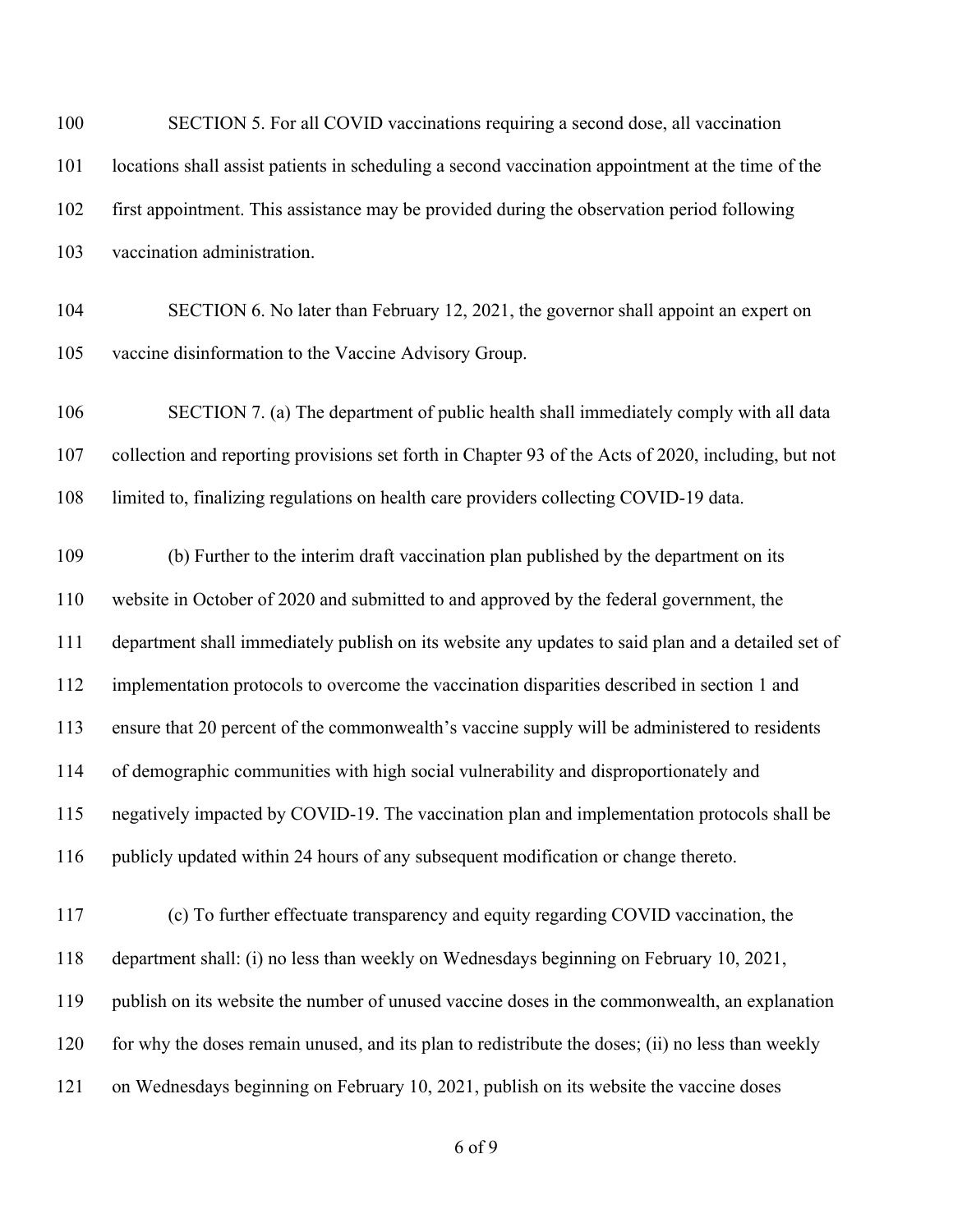allocated throughout the commonwealth, delineated by vaccination location; and (iii) effective immediately, collect COVID vaccination data by key socioeconomic and demographic indicators, including race, gender, ethnicity, age, disability, sexual orientation and gender identity, primary language, occupation, household income, residence in elder care facilities and other congregate care settings, housing status, and zip code, and publish said data on its website not less than weekly except where publication would result in disclosure of personal information as defined in chapter 93H of the general laws.

 SECTION 8. (a) No later than February 26, 2021, the director shall submit to the chairs of the senate and house committees on ways and means, the chairs of the joint standing committee on COVID-19 and emergency preparedness and management, the chairs of the joint committee on public health, and the chairs of the joint committee on state administration and regulatory oversight a budget for effectuating the purposes of sections 1 to 4, inclusive. Said budget shall specify the source or sources of funding, whether state, federal, or both, is planned for each implementation element and whether any additional state appropriations are necessary to achieve compliance with said sections.

 (b) No later than March 26, 2021, and at least on every subsequent final Friday of the month for the duration of the COVID-19 public health state of emergency, the secretary of the executive office of health and human services or her designee shall report to the chairs of the senate and house committees on ways and means, the chairs of the joint standing committee on COVID-19 and emergency preparedness and management, the chairs of the joint committee on 142 public health, the chairs of the joint committee on state administration and regulatory oversight, and the auditor the following financial information pertaining to COVID-19 vaccination in the commonwealth, including without limitation vaccination education and information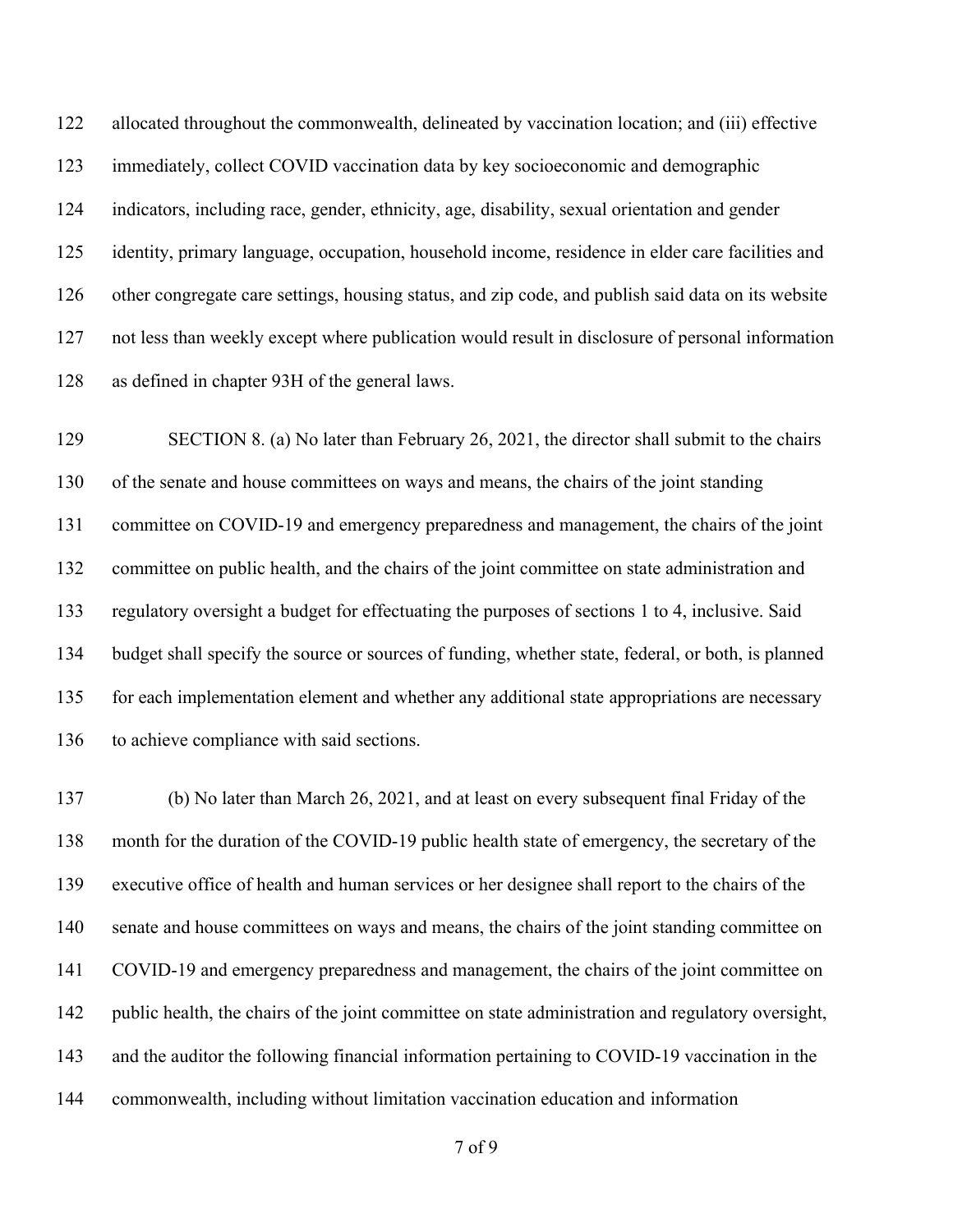dissemination and vaccination distribution: (i) funds expended on vaccinating residents of the commonwealth, delineated by spending item and region of the commonwealth; provided, however, that compliance with section 104 of Chapter 227 of the Acts of 2020 shall be considered compliance with the requirements of this section; (ii) any amounts beyond existing state and federal appropriations and reimbursements that may be needed to effectuate the commonwealth's vaccination distribution plan generally, and the purposes of section 1 specifically; (iii) any updates to the budget submitted pursuant to paragraph (a) of this section; (iv) a detailed accounting of all funds, including state and federal funds, distributed to local boards of health, including any body that acts as a board of health, public health commission, regional health district or health department of a municipality, since the last report, indicating whether the funds came from state or federal sources, and a budget plan detailing planned or anticipated distribution of funds to these local health agencies in the coming 3 months, indicating the source of the funds; and (v) any additional financial information pertinent to the implementation of the commonwealth's vaccination distribution plan and other provisions of this act. SECTION 9. The department of public health shall implement all reasonable efforts to maximize federal reimbursement for COVID vaccination implementation efforts and efforts

pursuant to section 1. Such reasonable efforts shall include consideration of mobilizing the

Massachusetts National Guard to staff phone banking efforts undertaken pursuant to section 2.

 SECTION 10. The department of public health shall take immediate action to eliminate COVID-19 testing deserts in the commonwealth by launching at least 1 open access, no- appointment, no-cost testing site in every gateway city in the commonwealth, to the extent no such testing site already exists.